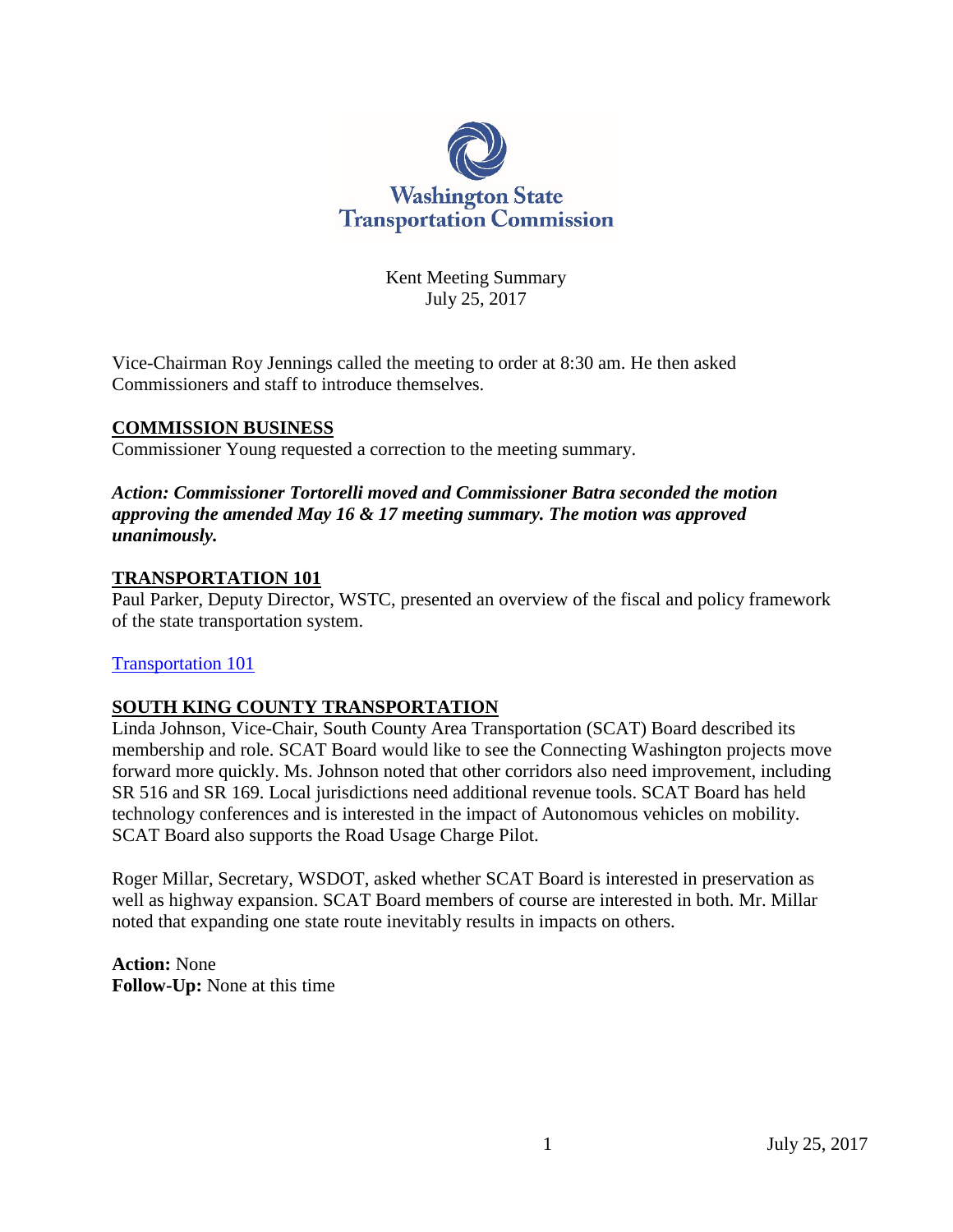# **CITY TRANSPORTATION ISSUES, CHALLENGES, AND SUCCESSES**

Suzette Cooke, Mayor, City of Kent, welcomed the Commission to the heart of the Green River Valley, home of the 4<sup>th</sup> largest manufacturing/warehousing district in the nation. One-third of all the truck traffic to the ports comes through the valley and 70 trains a day move through Kent.

Mayor Cooke noted that work is underway to complete the SR 509/167 Gateway project, and to improve the I-405/SR 167 connection. The Legislature has asked local jurisdictions to raise \$130 million for the two projects – it is very disconcerting.

The SR 228<sup>th</sup> grade crossing over the Union Pacific Rail Road is the final piece of the long-term effort to seamlessly connect the Kent Valley to I-5 and the ports. Freight impacts on roads are significant. The annual maintenance need is approximately \$12 million per year, yet \$5 million remains unfunded. In addition, there is a \$250 Million backlog of work to replace, upgrade, and maintain our aging roadways that is not funded.

By changing sales tax source from origin to destination, streamlined sales tax mitigation covers only 42% of estimated loss \$12.7 million annually. The Kent City Council enacted a Business and Occupation (B&O) Tax in 2012 to help pay for the backlog of necessary street repairs. The B & O Tax dedicates \$4.7 million to street repairs. Kent also increased its utility tax to 18%. It is still not enough money. The Mayor has proposed a TBD; at \$20, it would raise \$1.7 million annually. However, that license fee will not happen with the large, new ST taxes and fees.

Direct distribution of gas taxes, Transportation Improvement Board (TIB) and Freight Mobility Strategic Investment Board (FMSIB) grants are essential for first and last mile improvements.

Nancy Backus, Mayor, City of Auburn, noted that the region is adding 1 million more people by 2040. There is a growing number of people who travel through Auburn to other places. Arterial preservation should be funded regionally, and not borne by each jurisdiction.

Auburn is a net importer of jobs; 76% of workers drive alone, 11% carpool, and 7% use public transportation. Industrial property accounts for 57% of the total city property tax base. Auburn has invested in downtown infrastructure to attract transit-oriented development. Sound Transit is working with Auburn and Kent to build new parking garages in each city. ST not a perfect answer to congestion, but it will help keep congestion from getting worse. Local transit improvements also are needed.

Portions of the Muckleshoot Reservation are within the city. Auburn's regional destinations exacerbate its traffic. Auburn is home to:

- SuperMall
- Muckleshoot Casino
- White River Amphitheater
- Emerald Downs

Auburn is completing the last portion of the S  $277<sup>th</sup>$  Street Corridor with \$2.3 million in private contributions, including land donation and construction assistance. Other partnership projects include Auburn Way South and the M Street underpass.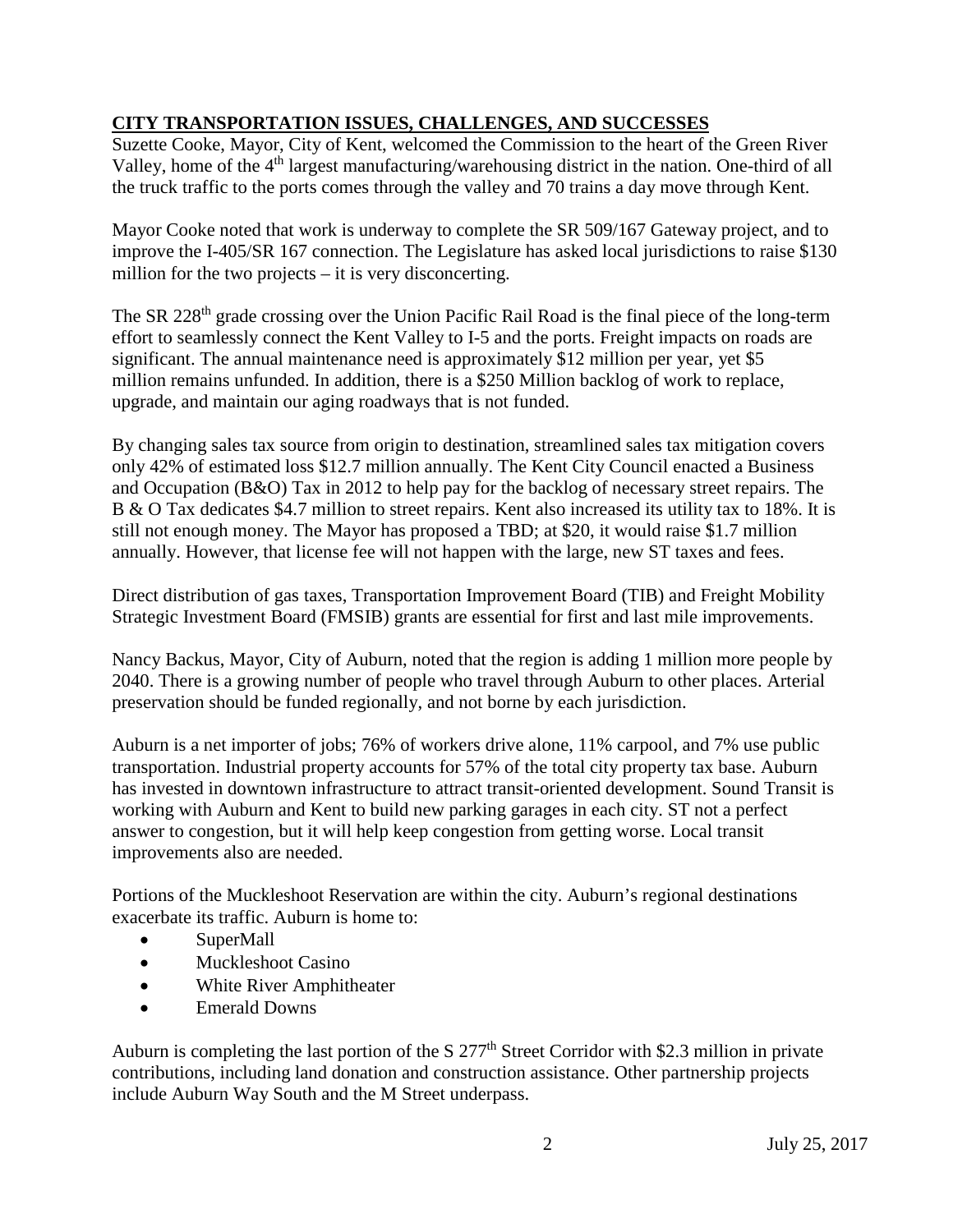It takes \$7 million year for Auburn to reach and maintain a 70 Pavement Condition Index PCI.

Local options make cities and counties look like the bad guys. Options for Legislature to consider:

- Street utility tax
- Local share of MVET
- Carbon tax on fuel
- User fees

Desiree Winkler, Deputy Public Works Director, City of Federal Way, noted that jobs are to the north, affordable housing to the south, and Federal Way is in the middle. If you add Federal Way's population to NE Tacoma and the city's annexation area, the region's population is about 150,000. Redevelopment of Weyerhaeuser East Campus will bring additional new challenges.

Priority projects for the City of Federal Way:

- I-5 interchanges at 320<sup>th</sup> and SR 18
- Pedestrian improvements

Successes include Pacific Hwy S/International Boulevard Corridor

- HOV Lanes
- Signal upgrades and coordination
- Adaptive signal control

Challenges:

- Mitigation fees/concurrency
- Highway system not keeping up with growth
- Grant funding not available for all capital needs

Can the city impose a moratorium on East Weyerhaeuser development? That is a legal issue.

The City of Maple Valley has 25,000 population. A bedroom community, it is up against the Urban Growth Boundary. Maple Valley has invested \$47 million in its transportation network over the last 10 years.

Transportation issues include:

- Lack of employment opportunities
- Regional development
- Lack of funding for SRs outside of city limits impacts city mobility
- SR 169 safety study did not include landslide potential

Challenges and opportunities:

- Funding for a network outside of Maple Valley
- Increasing economic development
- Housing/jobs imbalance the SR 169 corridor serves over 100,000 people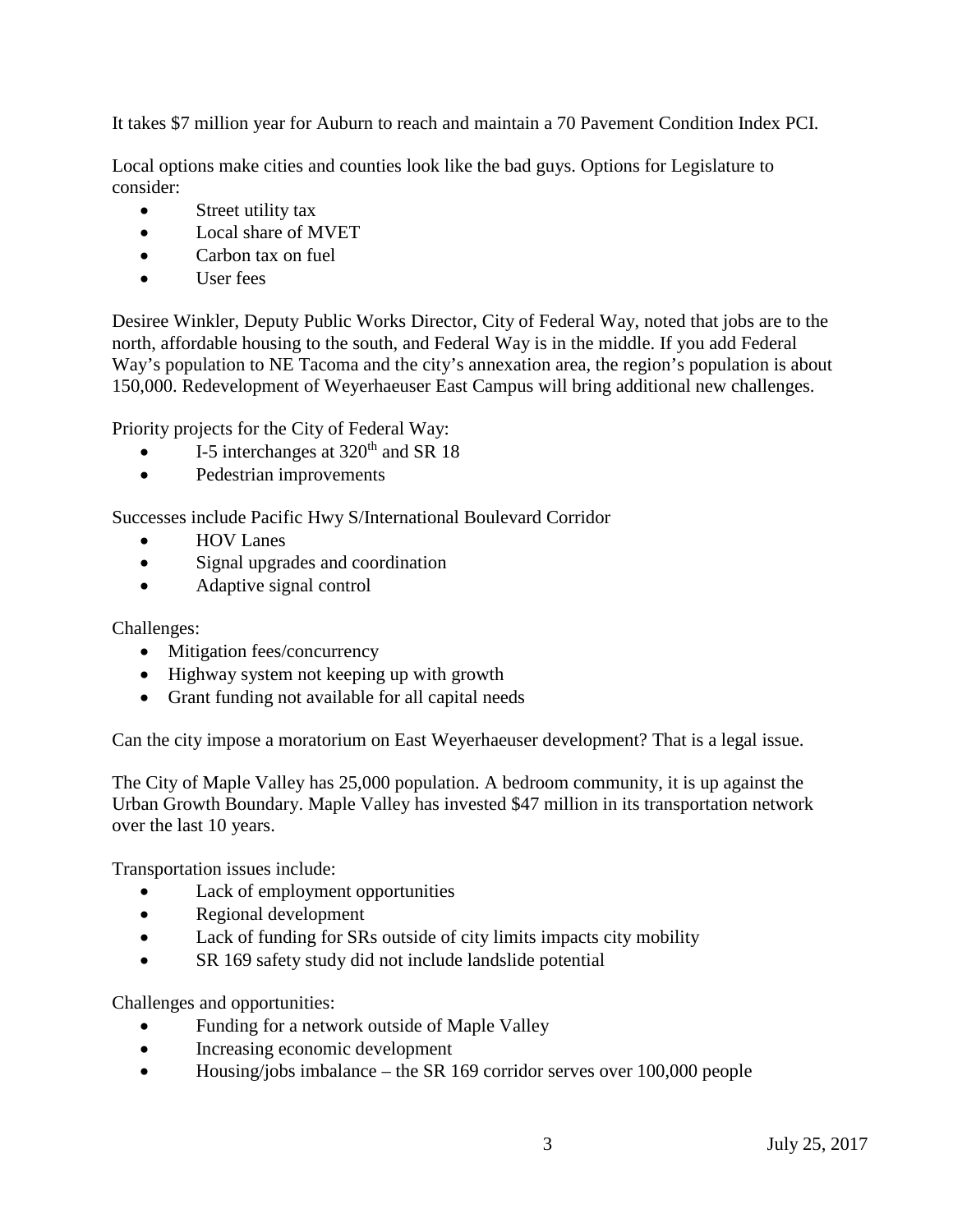• 17% of SE King County residents commute over an hour each way, double that of King County as a whole

Mr. Millar pointed out that housing in SE King County is affordable only if you externalize the costs of transportation and other societal and intangible costs.

Michael Matthias, City Manager, City of Des Moines, reported that his city has 30,000 people. Des Moines is a city on a suburban platform moving to an urban platform. He agreed with other cities that the requirement of a local match to complete Gateway Project is problematic.

Mr. Matthias emphasized that the Sea-Tac expansion plans will impact adjoining cities. He also noted that Des Moines is home to the only marina between Tacoma and Seattle. It is a useful tool for emergency management.

Des Moines' successes include 89 acres adjacent to Sea-Tac that have been fallow are converted to light industrial and, construction of a new FAA headquarters. Altogether, this will bring about 5000 new employees. Metro will provide new access to marina and this new development.

Randy Corman, Councilman, City of Renton, complained that Renton is often left-out of important discussions because it sits on the edge of South County and East County. It has Boeing, Seahawks HQ. It is third, behind Seattle and Bellevue for growth. Sixty percent of traffic on Renton's surface streets is pass-through. People use city streets to work around I-405 access issues.

Renton citizens have put \$500 million into Sound Transit (ST) – and the city has little to show for that investment so far. ST has not even built a parking garage.

[Kent Station Access Improvements](http://www.wstc.wa.gov/Meetings/AgendasMinutes/agendas/2017/July25/documents/2017_0725_BP5_KentAccessImprovements.pdf) [City of Auburn](http://www.wstc.wa.gov/Meetings/AgendasMinutes/agendas/2017/July25/documents/2017_0725_BP5_CityofAuburn.pdf)  City [of Federal Way](http://www.wstc.wa.gov/Meetings/AgendasMinutes/agendas/2017/July25/documents/2017_0725_BP5_CityofFederalWay.pdf)

**Action:** None **Follow-Up:** None at this time

# **COUNTY ISSUES, CHALLENGES, AND SUCCESSES**

Harold Taniguchi, Director, King County DOT, spoke about the Regional Transportation System Initiative (RTSI), jointly convened by King County and the Sound Cities Association to define the regional transportation network and its unmet needs. RTSI will develop a proposal to engage the legislature in a conversation about local roads funding.

So far, the Technical Committee has agreed on a regional network of connecting roadways. Next, it will:

- Establish network maintenance, preservation, operations and capacity needs
- Review revenue and financing tools
- Consider early wins for a RTSI package such as regional ITS improvements and pavement preservation work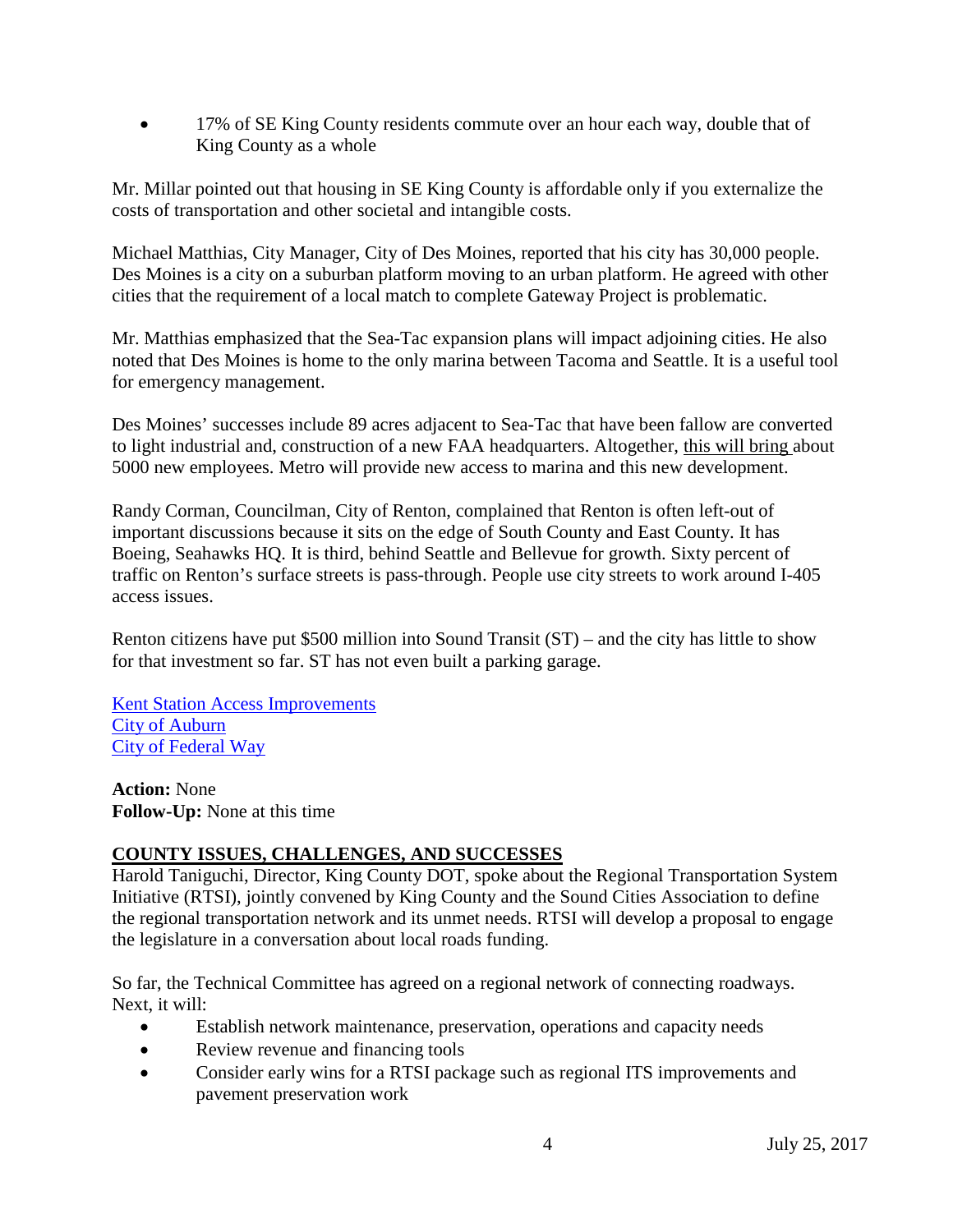Mr. Taniguchi also spoke about the ridership growth on the King County Water Taxi. Vashon Island service, on the former WSF Route, operates six round trips daily year round, Monday through Friday for the morning and evening commute. West Seattle service, since beginning in 2010, now operates 13 round trips year round, Monday through Friday for the morning and evening commute and up to 23 round trips every day from April – October with mid-day, evening and weekend hours.

A one-way ticket to Vashon is \$6.25; a one-way ticket to West Seattle is \$5.25.

Ridership on the two routes has grown from 445,000 in 2013 to over 600,000 in 2016. Trip reliability and on-time performance is very high. There is interest in expanding the water taxi service to Lake Washington.

Commissioner Batra noted the usefulness of marine transportation for emergency response.

# **[Regional Transportation Systems](http://www.wstc.wa.gov/Meetings/AgendasMinutes/agendas/2017/July25/documents/2017_0725_BP6_RegionalTransSys.pdf)**

**Action:** None **Follow-Up:** None at this time

# **PUBLIC TRANSPORTATION ISSUES, CHALLENGES, AND SUCCESSES**

Christina O'Claire, Assistant General Manager, Metro, characterized the transit agency as a "mobility provider." In 2016, Metro's fixed route ridership was 121.5 million riders, its 2015vanpool ridership totaled 3.6 million, and Access (paratransit) ridership was 1.3 million. For the 1600 vanpools, fare-box recovery is 31%.

With the maturation of Sound Transit, Metro's role is changing. MetroConnects will bring 73% of King County residents within ½ mile of frequent service, including 87% of low-income residents. RapidRide will expand to 26 lines.

2017-18 Budget Highlights:

- Expanding the south bus base and building an  $8<sup>th</sup>$  base in south county
- 68,230 more hours on 11 routes in south county
- Six new RapidRide lines connecting south King County by 2025

Metro currently has three fast-charge electric buses in service and plans for 120 more batteryelectric buses by 2020. It is beginning testing of slow-charge, extended range buses.

More than 26,000 people have enrolled in ORCA Lift, which offers a \$1.50 bus fare for King County residents with incomes below 200% of federal poverty level.

Commissioner Batra asked how Metro is thinking about Autonomous Vehicles. Metro is looking at their potential for last mile connections, a conversation it also is having with Transportation Network Companies.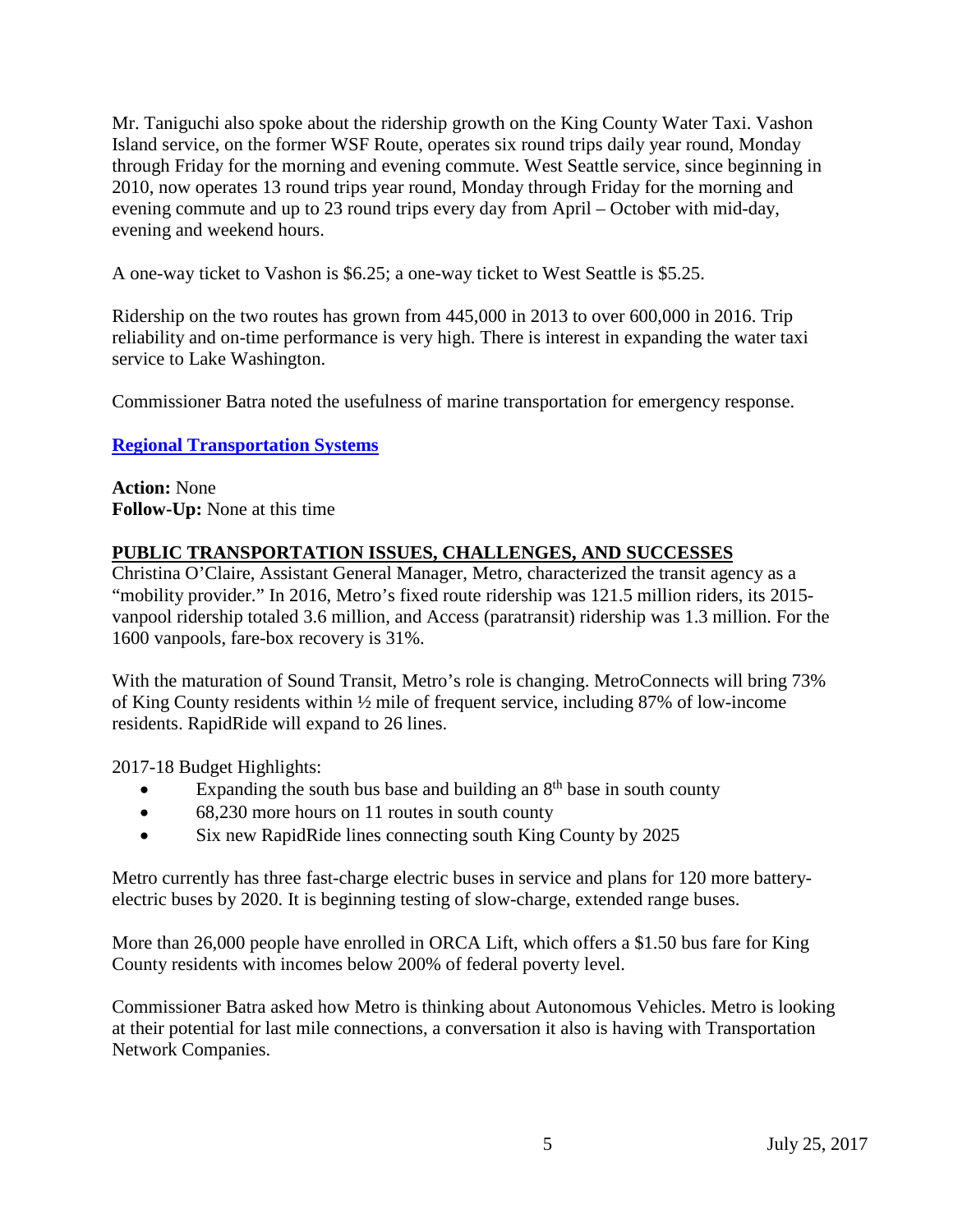Don Billen, Deputy Director, Capital Projects Development, Sound Transit, talked about Sound Transit expansion in South King County. New parking garages are planned in Puyallup, Sumner, Auburn, and Kent to serve Sounder trains, and additional investments will expand service and extend train service south to DuPont. Link light rail will reach Federal Way by 2024.

Sound Transit (ST) also is following the development of autonomous vehicles. ST will need to program drop-off space for AVs into future terminal plans.

Mr. Billen was asked if ST has considered regional parking facilities, with shuttles to ST stations. ST thinks about parking a lot; about quarter to half of Sounder passengers already get to stations without driving alone.

[King County Metro Transit](http://www.wstc.wa.gov/Meetings/AgendasMinutes/agendas/2017/July25/documents/2017_0725_BP7_KCMetroTransit.pdf) [Sound Transit](http://www.wstc.wa.gov/Meetings/AgendasMinutes/agendas/2017/July25/documents/2017_0725_BP_7_SoundTransit.pdf)

**Action:** None **Follow-Up:** None at this time

# **WSDOT REGIONAL PROJECTS AND PERSPECTIVES**

Lorena Eng, Northwest Region Administrator, WSDOT, talked about WSDOT investments in South King County. An SR 169 safety study was completed in December 2016 and safety enhancements including improved warning signs, and restriping, will be made later this year. The landslide risk on SR 169 was not included in the study because it focused on road safety – a geotechnical review has been done.

Preservation work includes concrete pavement rehabilitation and expansion joint replacement on bridges on I-5 NB from S.  $260<sup>th</sup>$  to the Duwamish River Bridge. In Burien, a \$4.6 million investment in SR 509 involves repaving, guardrail improvement, and ADA compliance.

Over \$5 billion of Connecting Washington investment is planned throughout King County, including these South King County projects:

- SR 18/I-90 interchange
- SR 518 interchange improvements
- I-5/SR 18 triangle improvements
- I-405/SR 167 connector
- SR 509/SR 167 Gateway Program

[WSDOT Perspectives](http://www.wstc.wa.gov/Meetings/AgendasMinutes/agendas/2017/July25/documents/2017_0725_BP8_SuccessandChallenges.pdf) and Challenges

**Action:** None **Follow-Up:** None at this time

# **SEA-TAC INTERNATIONAL AIRPORT EXPANSION UPDATE**

Eric ffitch, State Government Relations Manager, Port of Seattle, and Tom Hooper, Senior Planner, Aviation Division, Port of Seattle, briefed the Commission on development of Sea-Tac's Sustainable Airport Master Plan (SAMP).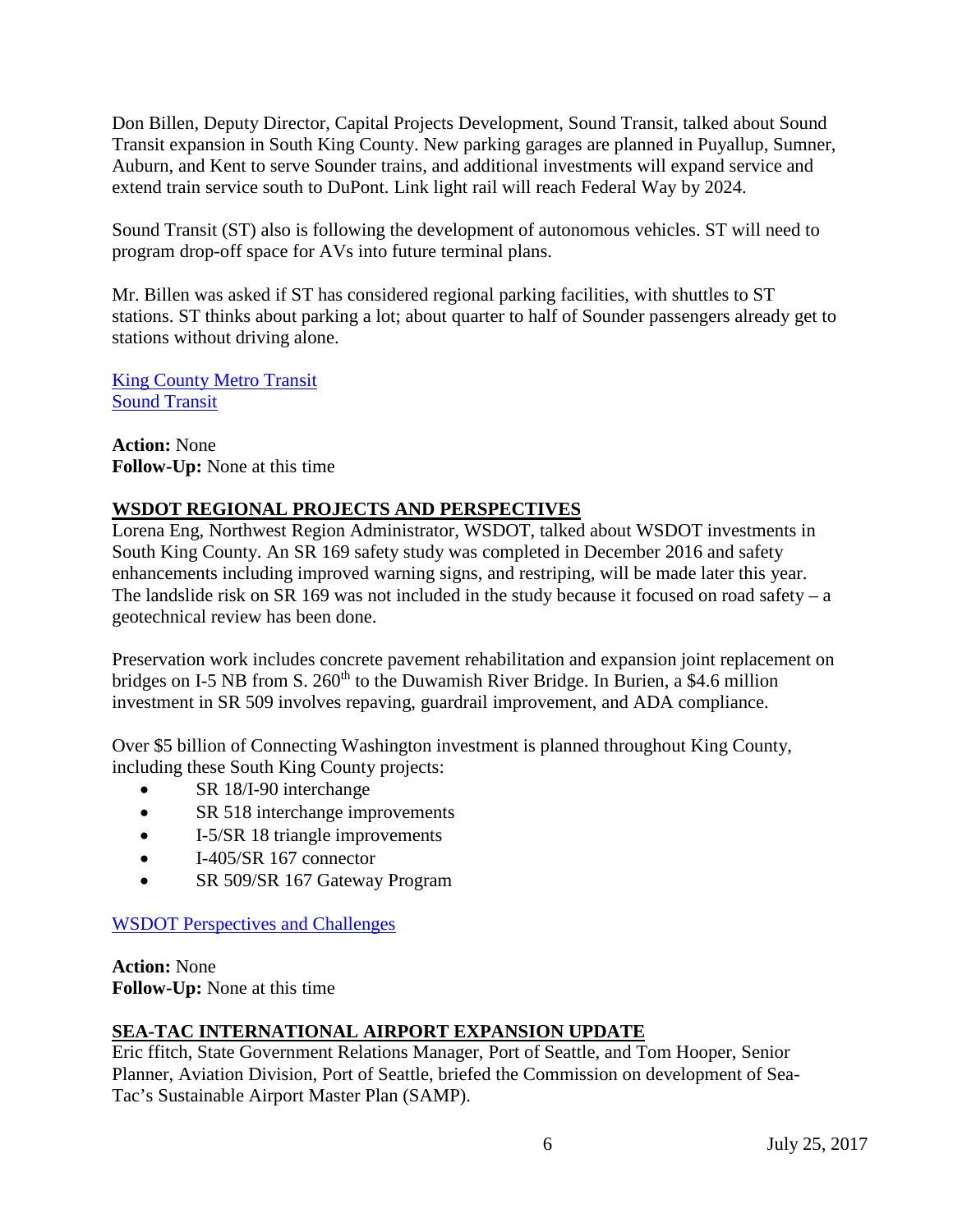Sea-Tac International Airport is one of the fastest-growing major airports in the nation. In 2015, passengers and flights grew by 12% or more; in 2016, passenger and flight growth exceeded 8%.

Current projects underway to meet recent and ongoing growth include:

- North Satellite Renovation
- South Satellite renovation
- Baggage optimization
- Concourse D Holdroom Terminal to handle six or seven hardstand operations
- International Arrivals Facility

The airport is out of gate capacity now; it is determining the logical sequence of capital projects. Four expansion approaches have been considered. Under the preferred development approach, Sea-Tac expansion will:

- Add new gates at a new terminal to the north
- Move cargo operations to south of 188<sup>th</sup> Street
- Provide new wide-body international gates on Concourse B

How will the expansion be funded? Port of Seattle is looking at that internally.

What is mode split of passenger arrival to airport – primarily private passenger vehicles? Sea-Tac also is looking at improvements to SR 518.

A couple of gates at Paine Field do not make a dent when Sea-Tac is growing as quickly as it is. The Port of Seattle is happy to be a part of discussions of airport capacity region-wide.

The second terminal will handle 30-40% of the anticipated 66 million total passengers.

## [SAMP](http://www.wstc.wa.gov/Meetings/AgendasMinutes/agendas/2017/July25/documents/2017_0725_BP9_SAMP.pdf)

**Action:** None **Follow-Up:** None at this time

# **WASHINGTON AVIATION SYSTEM PLAN**

Rob Hodgman, Senior Aviation Planner, WSDOT reported that the Washington Aviation System Plan (WASP) is nearly complete. It is a building block for the long-range statewide transportation plan (WTP) update.

WASP studies the performance and interaction of 137 public use airports across the state. The WASP identifies eight aviation system goals:

- Aeronautical and airport safety
- Economic development and vitality
- Education, outreach, and community engagement
- Infrastructure improvement, preservation, and capacity
- Aviation innovation
- Modal mobility, capacity, and accessibility
- **Stewardship**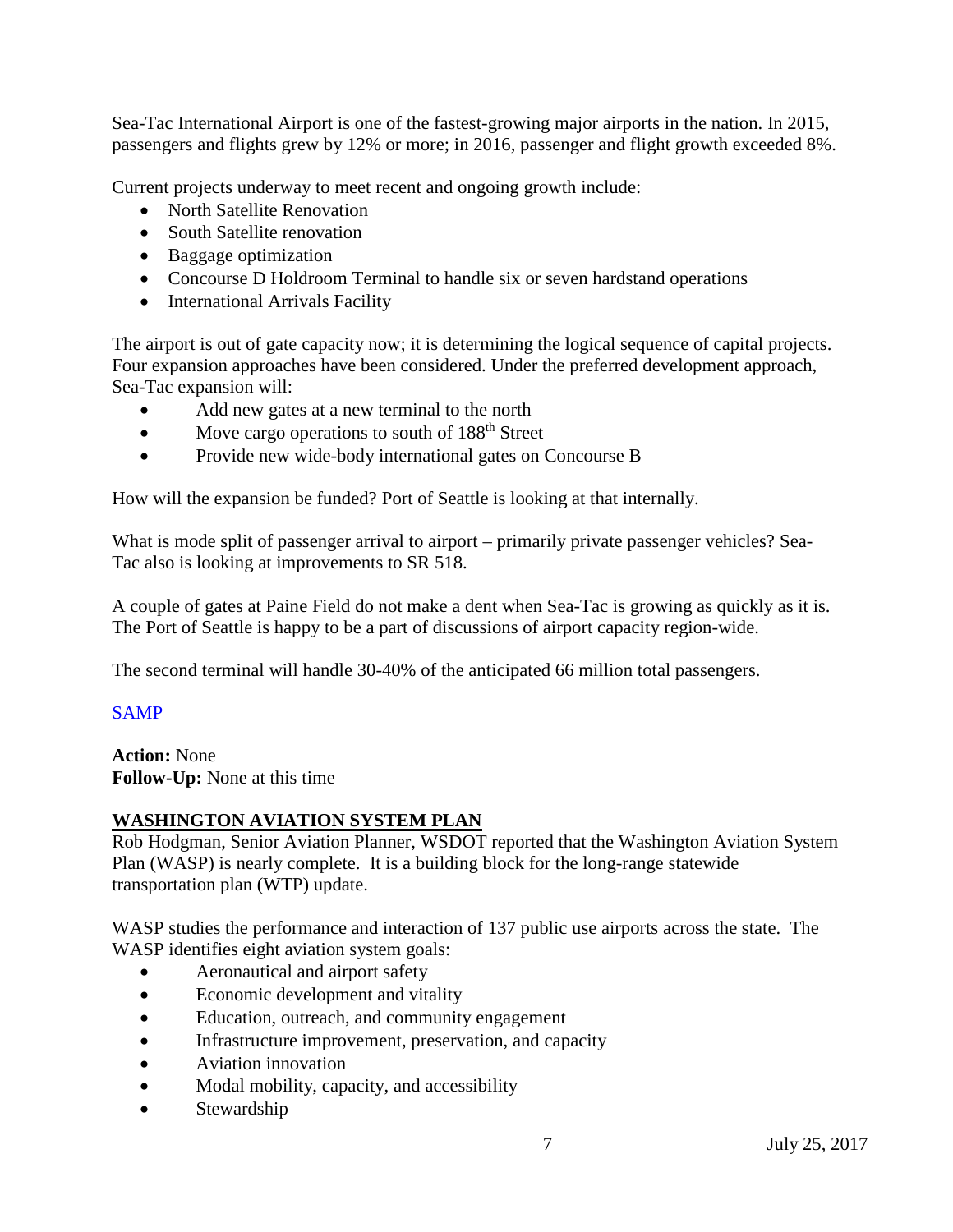• Sustainability

New airport classifications establish a link between aviation activities, population, and infrastructure. They also provide a baseline for airport metrics for different types of airports.

## [WA Aviation System Plan](http://www.wstc.wa.gov/Meetings/AgendasMinutes/agendas/2017/July25/documents/2017_0725_BP10_WAAviationSystemPlan.pdf)

**Action:** None **Follow-Up:** None at this time

## **BUILDING THE GATEWAY PROJECT**

Mike Rigsby, Principal Project Manager, Senior Vice-President, Administrator, WSP, and Omar Jepperson, SR 509 Project Manager, WSDOT, briefed the Commission on the project and the tolling options under consideration. The Gateway Program, funded in the 2015 Connecting Washington package, will complete SR 509 & SR 167 connections with I-5.

In 2017, the transportation budget shifted funding forward to allow earlier purchase of right of way. It also shifted the local funding commitment to later biennia (shifted from 2019-23 to 2023- 2029). An MOU between WSDOT and locals is required by July 1, 2018.

Financing anticipates \$180 million in tolls, which WSDOT continues to assess with Commission input. Tolling is being used to finance and also to manage demand by design. It envisions time of day tolling with all vehicles tolled. A Level 2 Traffic and Revenue study has been commissioned, and WSDOT will come back to the Commission in Spring 2018 with scenarios. WSDOT hopes to have legislative tolling authorization by 2019. Traffic volume modelling show that the new facilities will attract traffic away from local streets.

Stage 1 construction will start first with SR 167, then SR 509.

Commissioner Batra asked whether savings from potentially shortening the build time could be used to relieve the locals from their \$130 million funding commitment? Secretary Millar replied that all the money is needed for completing the project at this point. WSDOT needs the \$114 million federal Infra Grant and the \$130 million local contribution to build the Gateway.

#### [Puget Sound Gateway Program](http://www.wstc.wa.gov/Meetings/AgendasMinutes/agendas/2017/July25/documents/2017_0725_BP11_PugetSoundGatewayProgram.pdf)

**Action:** None **Follow-Up:** None at this time

## **THE BIG PICTURE: TRANSPORTATION, LAND USE, AND ECONOMIC VITALITY**

Josh Brown, Executive Director, Puget Sound Regional Council (PSRC), reported that metro Seattle is in the top ten nationally for growth. Jobs are driving the job growth at a pace not seen since 1997-98.

Transportation planning and finance is integrally linked with land use and economic development in Central Puget Sound, one of the fastest growing regions in the nation.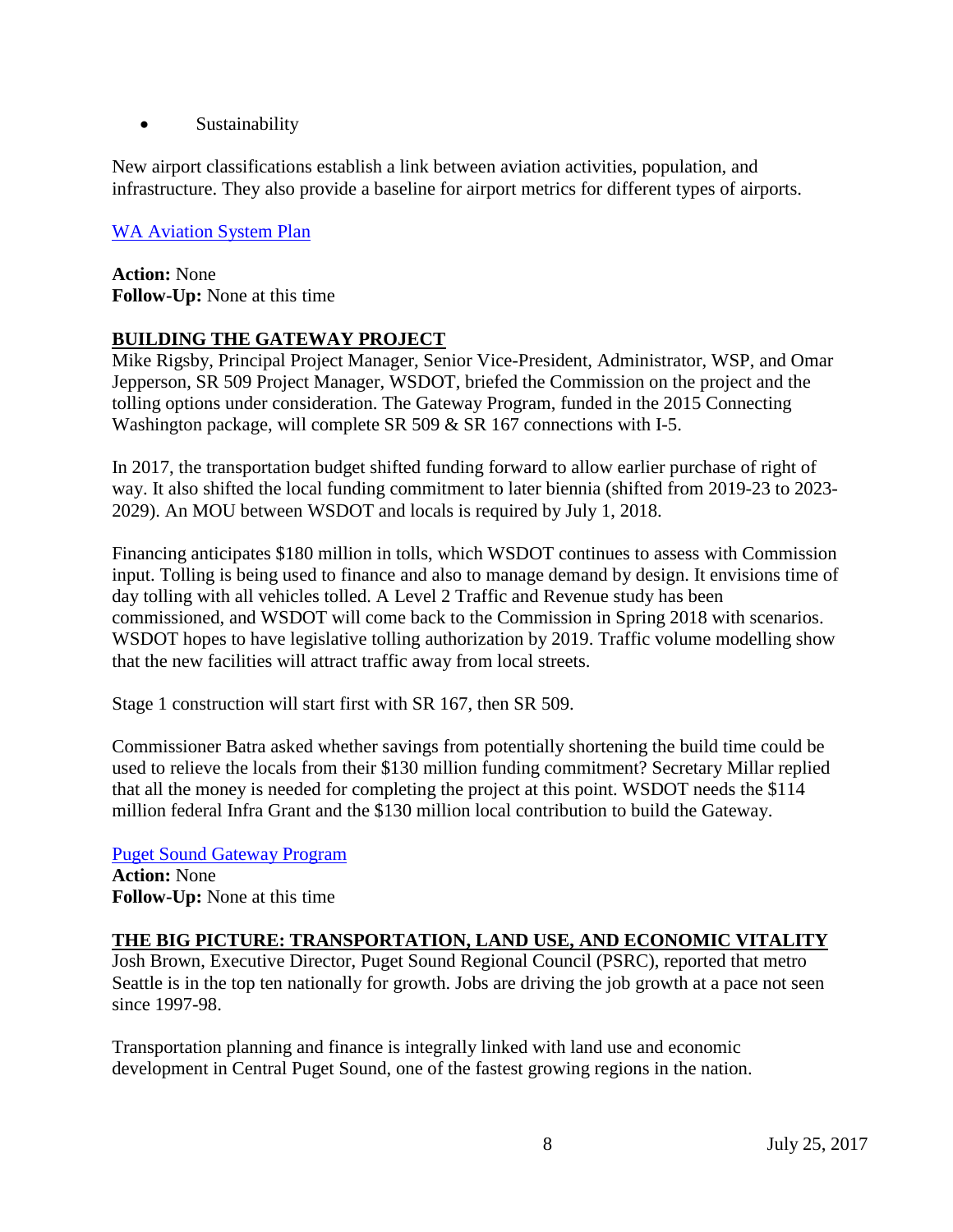Kent and south King County, the home to several regional growth centers and manufacturing industrial centers, will see continued population and employment growth.

| <b>Population Perspective:</b> |         |         |
|--------------------------------|---------|---------|
|                                | Seattle | Region  |
| 1960                           | 557087  | 1512979 |
| 1990                           | 516259  | 2718595 |
| 2016                           | 713700  | 4066800 |

The PSRC region is growing differently from other regions. In 2015, 96% of housing permits in cities and Urban Growth Areas, as compared to 72% urban in 1991.

The rate of growth is faster than planned. In 7 years, King County has had 45% of the planned 2040 growth. Thirty-two percent of the 30-year regional growth has occurred since 2010.

Today, Amazon has 10,000 job listings in King County. Transit boarding's are increasing faster than population growth. The newest PSRC regional center is Issaquah.

Sea-Tac needs to be viewed as a state asset, because it is. Let the Port of Seattle process move forward.

PSRC appreciates the work Washington State Transportation Commission is doing on Road Usage Charge. It is a long-term effort and we need to work on it together.

Mr. Millar said that WSDOT is playing the appropriate role in aviation, freight and other parts of the system that it does not manage. He also noted that regardless of the promise of RUC, tolling remains a valuable tool in the toolbox.

## [WSTC PSRC](http://www.wstc.wa.gov/Meetings/AgendasMinutes/agendas/2017/July25/documents/2017_0725_BP12_WSTCPugetSoundRegionalCouncil.pdf)

**Action:** None **Follow-Up:** None at this time

## **ECONOMIC DEVELOPMENT & TRANSPORTATION**

Transportation is essential to the economy in Kent and south King County, home to major warehouse and distribution networks. Georgette Redburn, Business and Market Analyst, Northwest Seaport Alliance, talked about the container business that the Northwest Seaport Alliance operates. Between the two harbors, there are 1700 acres of land.

As of May 2017, total container volume is up 8.4%. Imports up 11.1% and exports up 5.4%. Peak season for imports is the fall.

The Kent Valley is the 4<sup>th</sup> largest distribution center in the US, with over 274 million square feet of active industrial space. Over 90 trans-load facilities and two Foreign Trade Zones.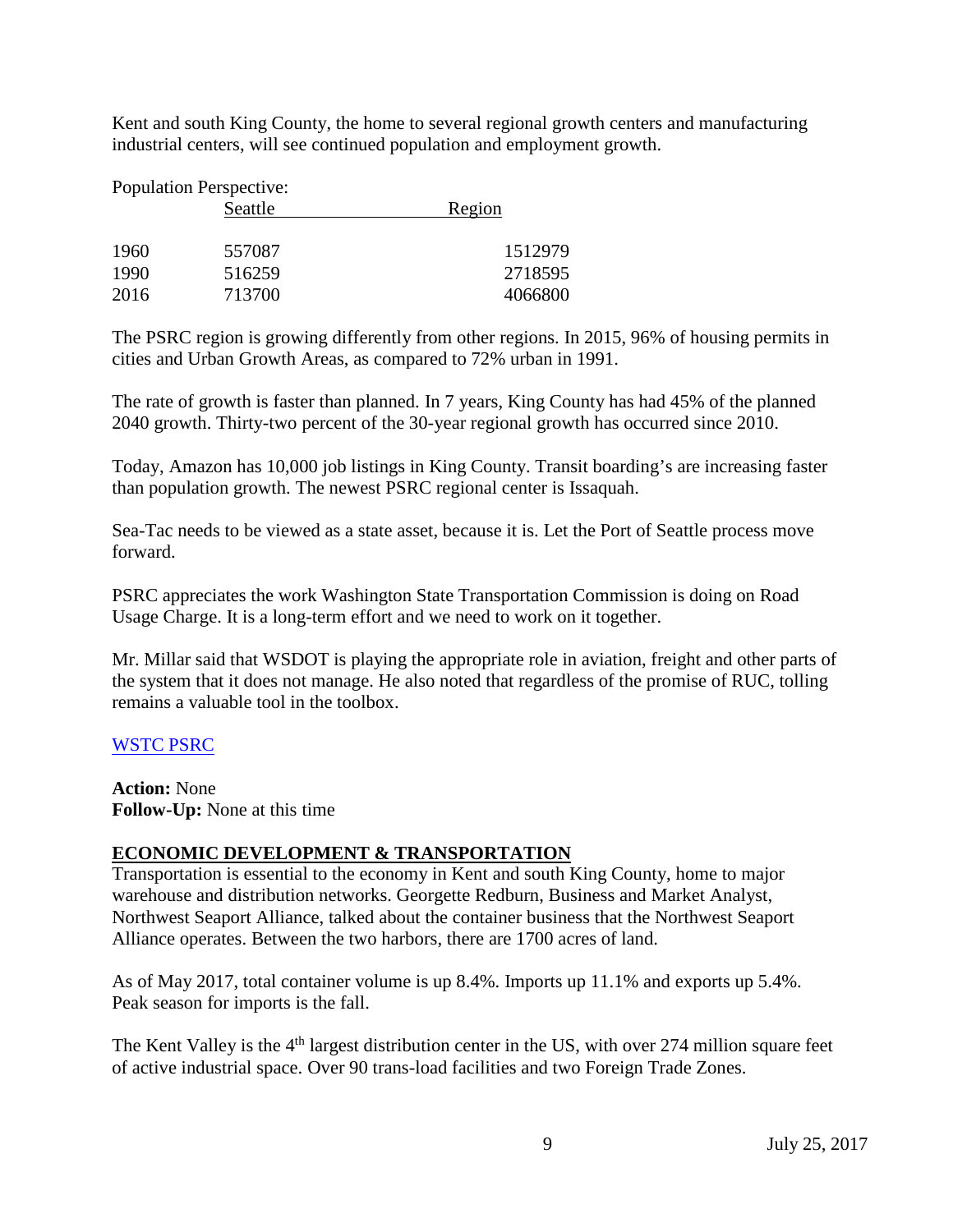One of the goals of NW Seaport Alliance is to increase operational efficiency. It leases the terminals, but has an operations service center to engage in performance improvements.

- Improved visibility on website, including gate cameras, vessel schedules, DrayO Pilot Project
- Extended gates program

WSDOT would like to be at the NW Seaport Alliance Table for operational improvements.

[Northwest Seaport Alliance](http://www.wstc.wa.gov/Meetings/AgendasMinutes/agendas/2017/July25/documents/2017_0725_BP13_NWSA.pdf)

**Action:** None **Follow-Up:** None at this time

#### **BUILDING COMMUNITY AND MULTIMODAL CONNECTIONS AT LIGHT RAIL COMMUTER TRAIN STATIONS**

Kent Station Access improvements aim to improve access for all Sounder riders. Potential strategies include:

- 450 unit parking garage
- Non-motorized enhancements

Currently 51% of Sounder riders arrive by Single Occupant Vehicle. Currently there are 1900 daily riders, projected to grow to 3000 by 2025.

Sound Transit's approach to Transit Oriented Development (TOD):

- Community  $TOD -$  coordinate and support planning and development within  $\frac{1}{2}$  mile of stations
- Agency TOD engage private, public, and nonprofit partners in redevelopment of agency property no longer needed

Metro engaged early in planning for the Federal Way Link Extension. This is an example of Metro's transition from hub-and-spoke to a web, with more east-west connections.

Kent started planning for its downtown in 1966. It is now a regional growth center, spurred by arrival of Sounder. Kent Station is 300,000 square feet of retail; Green River Community College has a downtown Kent campus. Showare Center is a 6200 seat arena. There are 640 housing unit's downtown in process and 950 on the downtown periphery, including 492 units in the Meet Me on Meeker project.

Because Sound Transit cannot buy property for development, it thinks about how a project can be most successful in attracting ridership. How Sound Transit (ST) puts the project together and coordinates with other stakeholders, is becoming more important. Secretary Millar suggests looking at the places where value of land exceeds the value of improvements on the land today.

[Kent Improvements Sound Transit](http://www.wstc.wa.gov/Meetings/AgendasMinutes/agendas/2017/July25/documents/2017_0725_BP14_KentStationImprovements.pdf)

#### **Action:** None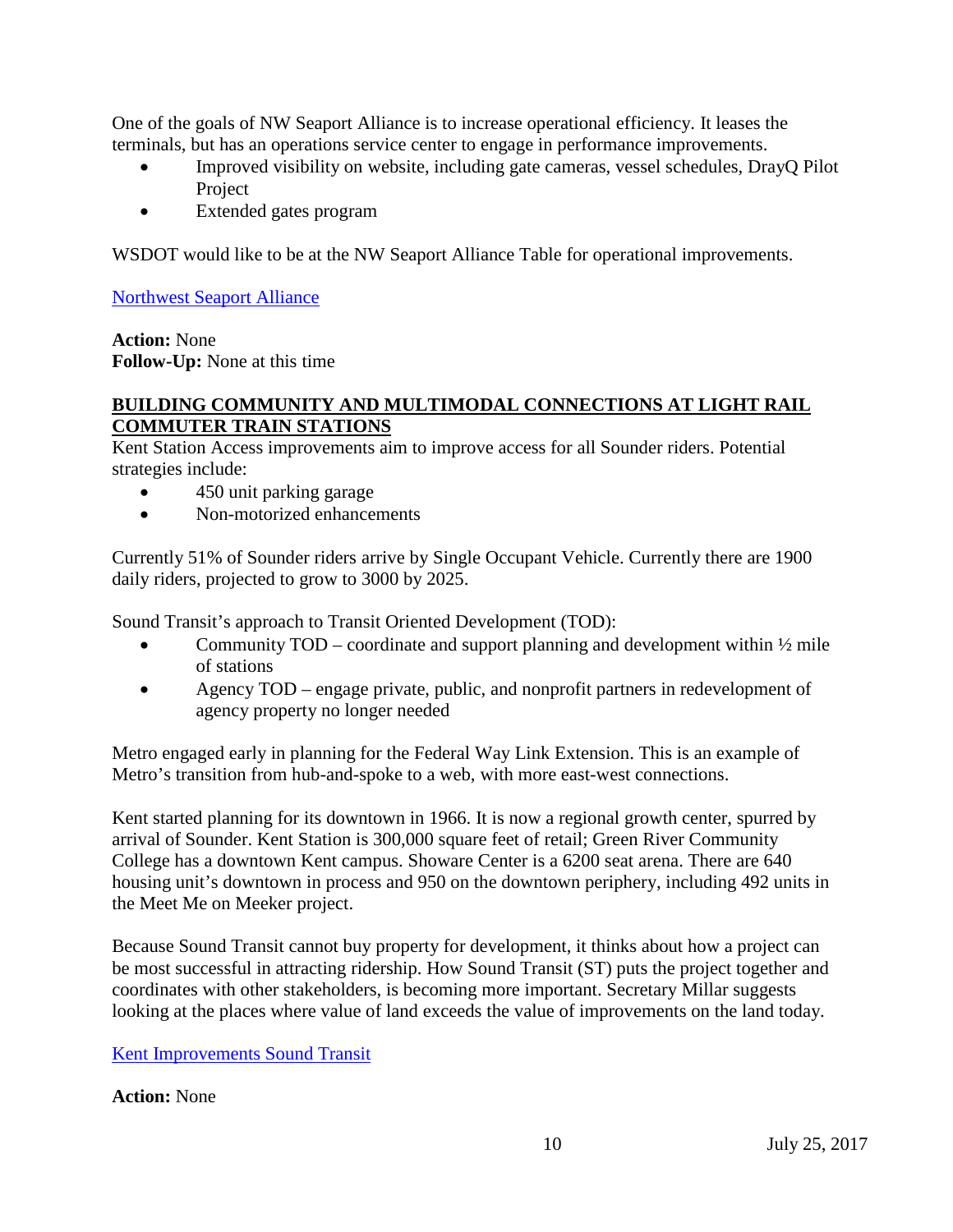#### **Follow-Up:** None at this time

## **PUBLIC COMMENT**

Ralph Ybarra, President, Diverse America Network, talked about inclusivity, equity, and diversity. What does economic development mean to different groups? How can we enable economic development that comes from small, diverse businesses across the state?

The assumption that these projects will come about on time, on budget is not correct. The workforce does not exist. These projects are opportunities to energize the populace and create sustainable wage jobs.

Linda Johnson, City of Maple Valley, pointed out that the port economic activity does not extend to southeast King County.

#### **REFLECTIONS AND NEXT STEPS**

There is great work being done to implement Growth Management Act (GMA) plans drawn up long ago. It will not solve congestion, but will create more options for people.

Local jurisdictions are having problems raising revenue, but there are a lot of big projects rubbing up against each other. You are working together well.

With Connecting Washington, passage of ST 3, and ramp up of ST 2, there is a lot happening. WSDOT released \$1.5 million today in support grants to bring new people into the trades.

Number one factor in economic development is skilled workforce and number two is transportation network.

A lot of cooperation between all the cities, and other agencies.

**Action:** None **Follow-Up:** None at this time